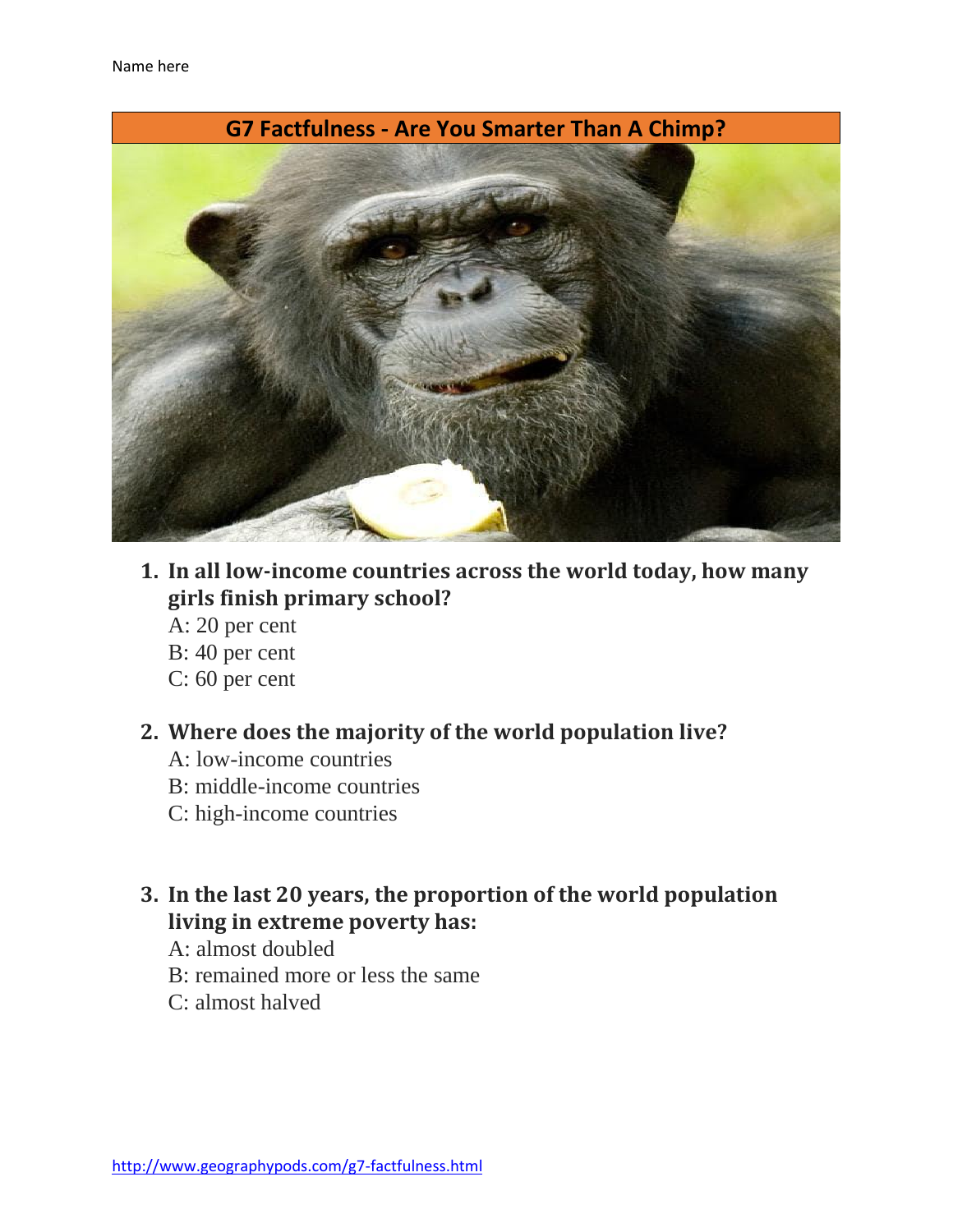### **4. What is the life expectancy in the world today?**

- A: 50 years B: 60 years C: 70 years
- **5. There are 2 billion children in the world today, aged 0 to 15 years old. How many children will there be in the year 2100 according to the United Nations?**

A: 4 billion B: 3 billion C: 2 billion

- **6. The UN predicts that by 2100 the world population will have increased by another 4 billion people. What is the main reason?**
	- A: there will be more children (aged below 15)
	- B: there will be more adults (aged 15 to 74)
	- C: there will be more very old people (aged 75 and older)
- **7. How did the number of deaths per year from natural disasters change over the last 100 years?**
	- A: more than doubled
	- B: remained about the same
	- C: decreased to less than half

**8. There are roughly 7 billion people in the world today. Which map shows best where they live? (Each figure represents 1 billion people.)**

WHERE PEOPLE LIVE The world population in billions of people



Source: Gapminder based on UN